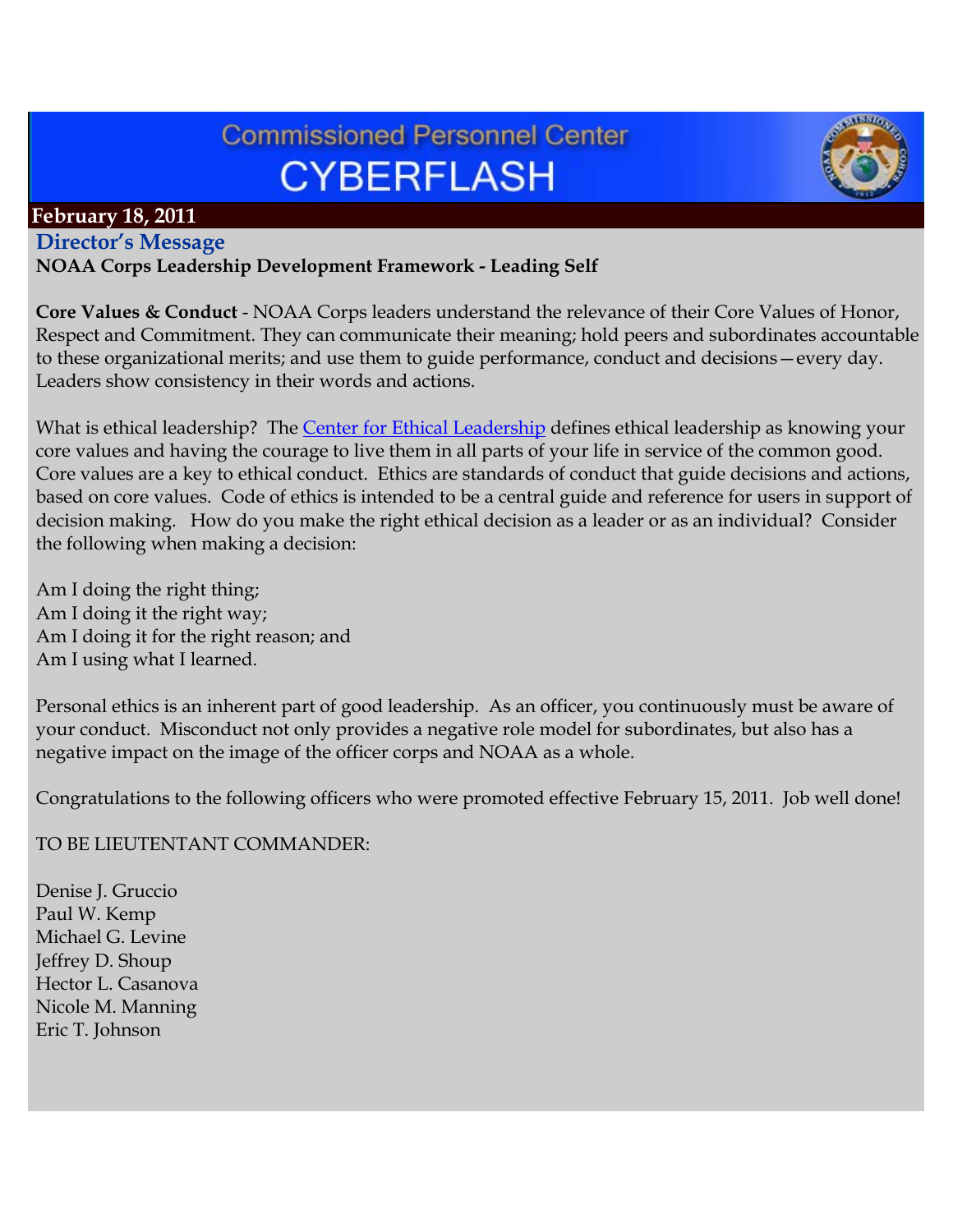#### TO BE LIEUTENANT (JUNIOR GRADE):

Kyle A. Sanders

Ryalcses

**CAPT Raymond C. Slagle, NOAA Director, Commissioned Personnel Center**

#### **Announcements:**

## **Active Duty Dental Plan ID Cards**

By now all NOAA Corps officers should have received their Active Duty Dental Program (ADDP) identification card in the mail. If you have not received your card, you must contact United Concordia directly via telephone 1-866-984-2337 or via secure e-mail [ADDPCS@uniformcci.com.](mailto:ADDPCS@uniformcci.com) All correspondence must include your full name, branch of service, date of birth, and correct mailing address." If you have any additional questions contact CDR Hobson-Powell by phone 301-713-7718 or [elizabeth.hobson](mailto:elizabeth.hobson-powell@noaa.gov)[powell@noaa.gov](mailto:elizabeth.hobson-powell@noaa.gov)

**\_\_\_\_\_\_\_\_\_\_\_\_\_\_\_\_\_\_\_\_\_\_\_\_\_\_\_\_\_\_\_\_\_\_\_\_\_\_\_\_\_\_\_\_\_\_\_\_\_\_\_\_\_\_\_\_\_\_\_\_\_\_\_\_\_\_\_\_\_\_\_\_\_\_\_\_\_\_\_\_\_\_\_\_\_\_\_\_**

#### **Officer Personnel Board Schedule**

The FY 2011 Officer Corps Management Plan is expected to be published soon, CPC will announce promotion zones and selection board dates for this spring once the plan is approved. All officers should take this opportunity to review your Online Personnel Folder and Online Medical Folder to ensure your files are current, and have all required documents. References to promotion requirements can be found here:

- NOAA Corp Directive [Chapter 1,](http://www.corpscpc.noaa.gov/procedures/corps_directives/chapter_10/ncd_ch10.pdf) Part 6 Official Personnel Records Management
- NOAA Corp Directive [Chapter 4](http://www.corpscpc.noaa.gov/procedures/corps_directives/chapter_4/ncd_ch4.pdf) Career Development and Promotion

#### **Officer Personnel Management Division-Important Announcement**

Due to upcoming Board schedules and staffing shortages, effective February 14, 2011, please route all personnel actions to Mr. Raymond and LTJG Brian Prestcott. All other OPMD staff will be working solely on OPF review. Thank you for your cooperation.

#### **Direct Deposit Payments Schedule Changes**

The [Department of Treasury's Financial Management Service \(FMS\)](http://www.fms.treas.gov/kfc/index.html) provides payment, collections and financial reporting services to the U. S. Coast Guard, and the NOAA Corps. FMS has recently undertaken a number of modernization efforts. Modernization of Treasury Department payment systems ensures "on time, every time" payment delivery. One of these efforts is called [Payment Application Modernization](http://www.fms.treas.gov/pam/index.html) (PAM) which will help FMS process agency payment requests in a more efficient and cost effective manner.

What does this mean for NOAA Corps members? Effective with 15 February pay day, FMS will not release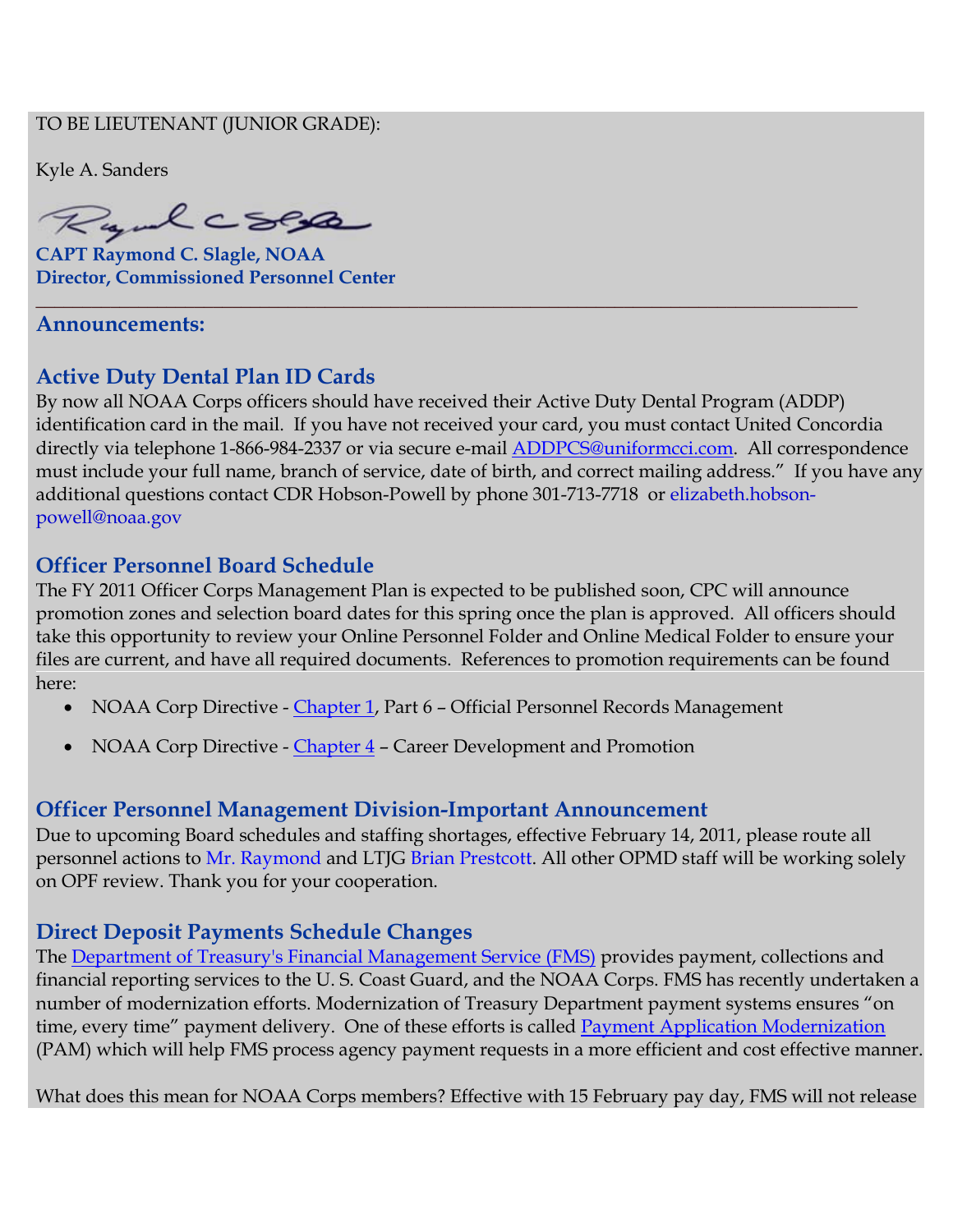payments to the Federal Reserve Bank until the evening prior to pay day. This means that most banks will not have your payment posted until the morning of the actual pay day and some of the smaller banks and credit unions may not have monies posted until later in the day.

# **Norfolk ACO Dining Out**

Norfolk ACO chapter inviting all to their Dining Out on the 4th of March. If you will be in the area or would like to travel to join in the festivities, please RSVP at [Cutter Agent](http://www.cutteragent.com/acova-diningout2011) by tonight, 18 Feb.

## **NOFA Sponsoring Upcoming Winter Bowling Event**

The NOAA Officers' Family Association is hosting a Winter Bowling Event on Saturday, February 26 at 3:00 PM at the Bethesda Naval Bowling Center (National Naval Medical Center, Building 56, Stokes Road, Bethesda, MD 20889). NOFA will provide the lane fee and rental shoes. Attendees are responsible for their own food and beverage costs. Proper identification is required to access the facility. Please RSVP via the eVite web site or by calling Melissa Ramos, NOFA President, at 757-572-7186.

#### **Upcoming Uniform and Awards Board Meetings** March 7 April 4 May 2

#### **Approved Retirements/Resignations/Separations**

The following officers have approved retirements, resignations, or separations. Be sure to thank them for their service to NOAA and nation and wish them the best the next time you see these officers!

**\_\_\_\_\_\_\_\_\_\_\_\_\_\_\_\_\_\_\_\_\_\_\_\_\_\_\_\_\_\_\_\_\_\_\_\_\_\_\_\_\_\_\_\_\_\_\_\_\_\_\_\_\_\_\_\_\_\_\_\_\_\_\_\_\_\_\_\_\_\_\_\_\_\_\_\_\_\_\_\_\_\_\_\_**

**\_\_\_\_\_\_\_\_\_\_\_\_\_\_\_\_\_\_\_\_\_\_\_\_\_\_\_\_\_\_\_\_\_\_\_\_\_\_\_\_\_\_\_\_\_\_\_\_\_\_\_\_\_\_\_\_\_\_\_\_\_\_\_\_\_\_\_\_\_\_\_\_\_\_\_\_\_\_\_\_\_\_\_\_\_\_\_**

| <b>LTJG Harold Emmons</b>     | March 31, 2011 |
|-------------------------------|----------------|
| LT Laurel Jennings            | April 1, 2011  |
| <b>LT Katherine Peet</b>      | April 15, 2011 |
| LT Natasha Davis              | April 30,2011  |
| LT Shawn Maddock              | May 1, 2011    |
| LTJG James Falkner            | May 31, 2011   |
| <b>LCDR</b> Demian Bailey     | June 1, 2011   |
| LT Jason Seifert              | June 1, 2011   |
| <b>CDR Carl Groeneveld</b>    | June 1, 2011   |
| <b>LCDR</b> James Illg        | July 1, 2011   |
| <b>CAPT Michael Francisco</b> | August 1, 2011 |
| <b>CAPT Michael Gallagher</b> | August 1, 2011 |